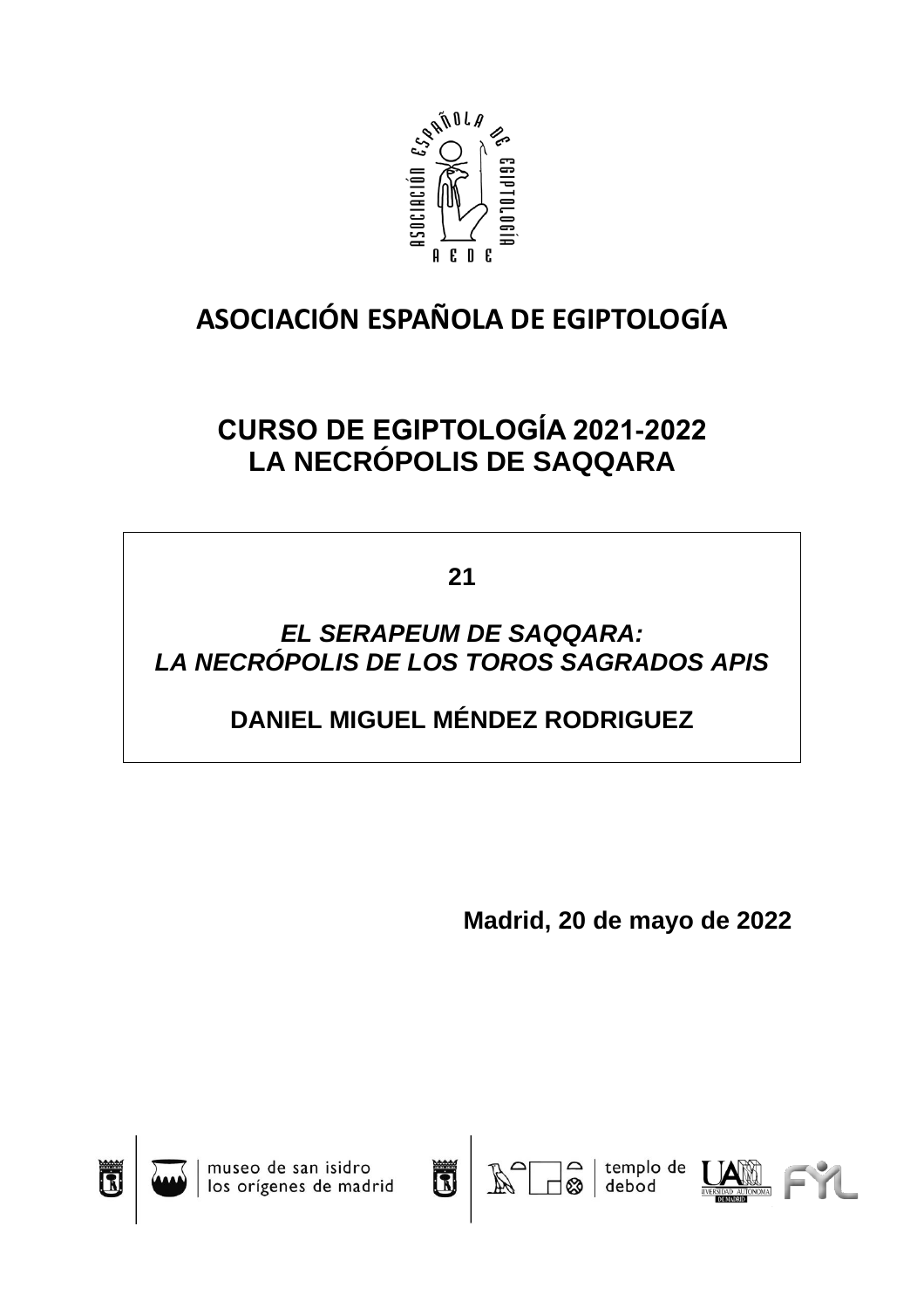#### **"EL SERAPEUM DE SAQQARA: LA NECRÓPOLIS DE LOS TOROS SAGRADOS APIS" DANIEL MIGUEL MÉNDEZ RODRÍGUEZ**

### **Contenido de la conferencia:**

- 1. Apis
- 1.1. Nombre
- 1.2. *Interpretatio* griega
- 1.3. Epítetos
- 1.4. Origen
- 1.5. Representaciones
- 1.6. Características
- 1.7. Vida y muerte
- 2. Serapeum
- 2.1. Excavación

2.2. Descripción de las partes y hallazgos

#### **Bibliografía:**

a) Toros Apis:

Aglan, H. (2018): "Hatshepsut and the Apis race: new quartzite relief fragments from Dra' Abu el-Naga", *Études et Travaux* 31: 17-26.

Bosch-Puche, F. (2021): "Alejandro Magno y los cultos a animales sagrados", *Aula Orientalis: revista de estudios del Próximo Oriente Antiguo* 30 (2): 243- 277.

Boutantin, C. (2013): "Quelques documents de la région memphite relatifs au taureau Apis", *Bulletin de l'Institut Français d'Archéologie Orientale* 113: 81- 110.

Budde, D.; Dils, P.; Goldbrunner, L.; Leitz, C.; Mendel, D. *Lexikon der ägyptischen Götter und Götterbezeichnungen* (Orientalia Lovaniensia Analecta 110-116, 129, Chr. Leitz (ed.), Leuven 2002-2003).

Devauchelle, D. (1998): "Une invocation aux dieux du Serapeum de Memphis", en W. Glarysse, A. Schoors y H. Willems (eds.): *Egyptian Religion. The Last Thousand Years. Studies dedicated to the memory of Jan Quaegebeur*. Leuven: 581-611.

Devauchelle, D. (2010): "Osiris, Apis, Sarapis et les autres. Remarques sur les Osiris memphites au Ier millénaire av. J.-C.", en L. Coulon (ed.): *Le culte d'Osiris au Ier millénaire av. J.-C. Découvertes et travaux récents*. Le Caire: 49- 62.

Devauchelle, D. (2012): "Pas d'Apis pour Sarapis", en A. Gasse, F. Servajean y Chr. Thiers (eds.): *Et in Aegypto et ad Aegyptum. Recueil d'études dédiées à Jean-Claude Grenier*. Montpellier: 213-225.

Devauchelle, D. (2017): "Les enterrements d'Apis au temps des Nectanébos", en C. Jurman; B. Bader y D.A. Aston (eds.): *A true Scribe of Abydos: essays on first millennium Egypt in honour of Anthony Leahy*. Leuven: 95-117.

Devauchelle, D. (2020): "Quel taureau pour Apis?", en S.H. Aufrère (ed.): *Les taureaux de l'Égypte ancienne: publication éditée à l'occasion de la 14e reencontré d'égyptolgie de Nîmes*. Nîmes: 165-196.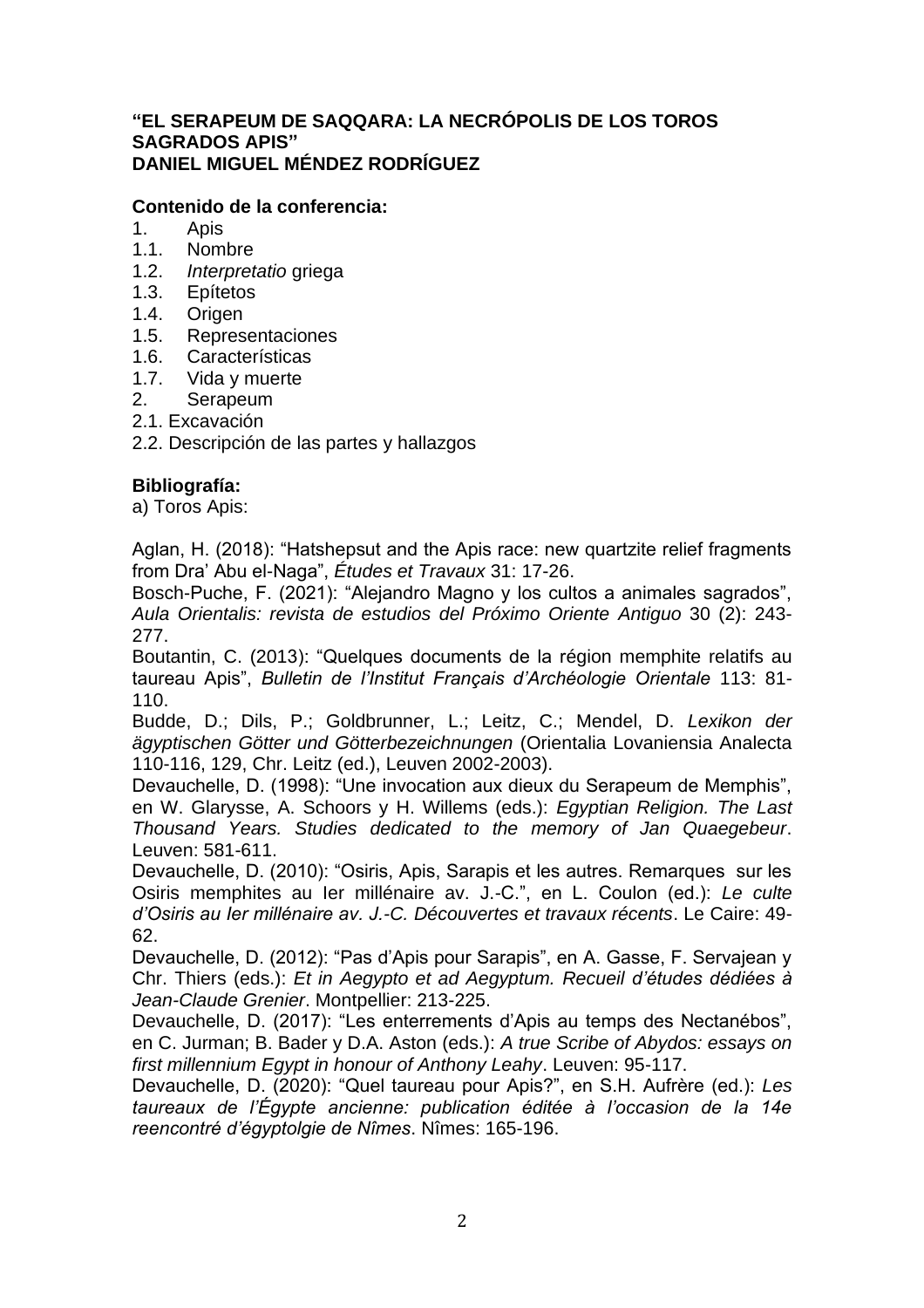Dodson, A. (1999): "The canopic equipment from the Serapeum of Memphis", en A. Leahy y J. Tait (eds.): *Studies on ancient Egypt in honor of H.S. Smith*. London: 59-75.

Dodson, A. (2005): "Bull Cults", en S. Ikram (ed.): *Divine Creatures. Animal Mummies in Ancient Egypt*. Cairo: 72-105.

Farid, A. (1997): "Zwanzig demotische Apisinschriften", *Mitteilungen des deutschen archäologischen Instituts, Abt. Kairo* 53: 23-56.

Gómez Vázquez, J.A. (2012): "A propósito de ciertas atribuciones al toro Apis en los Anales de Palermo/Cairo", *Boletín de la Asociación Española de Egiptología* 21: 27-38.

Grimal, P. (1981 [1971]) : *Diccionario de Mitología griega y romana.* Barcelona.

Hermann, A. (1960): "Der letzte Apisstier", *Jahrbuch für Antike und Christentum*  3: 34-50.

Hoepfner, Theodor (1914). *Der Tierkult der alten Ägypter nach den griechischrömischen Berichten und den wichtigeren Denkmälern. (Denkschriften der Kaiserlichen Akademie der Wissenschaften in Wien. Philosophisch-Historische Klasse 57. Band, 2. Abhandlung).* Wien, Alfred Hölder.

Ikram, S. (2005): "Manufacturing Divinity: The Technnology of Mummification", en S. Ikram (ed.): *Divine Creatures. Animal Mummies in Ancient Egypt*. Cairo: 16-43.

Jones, Michael (1990): "The Temple of Apis in Memphis", *Journal of Egyptian Archaeology* 76: 141-147.

Jones, M.; Milward Jones, A. (1982): "The Apis House Project at Mit Rahinah: first season", *Journal of the American Research Center in Egypt* 19: 51-58.

Jones, M.; Milward Jones, A. (1983): "The Apis House Project at Mit Rahinah: Preliminary Report of the second and third Seasons, 1982-1983", *Journal of the American Research Center in Egypt* 20: 33-45.

Jones, M.; Milward Jones, A. (1985): "Apis expedition at Mit Rahinah: preliminary report of the fourth season, 1984", *Journal of the American Research Center in Egypt* 22: 17-28.

Jones, M.; Milward Jones, A. (1987): "The Apis House Project at Mit Rahinah: preliminary report of the fifth season, 1984-1985", *Journal of the American Research Center in Egypt* 24: 35-46.

Jones, M.; Milward Jones, A. (1988): "The Apis House Project at Mit Rahinah: preliminary report of the sixth season, 1986", *Journal of the American Research Center in Egypt* 25: 105-116.

Jurman, C. (2010): "Running with Apis. Memphite Animal Cults as a Point of Reference for Social and Religious Practices in Late Period Elite Culture," en L. Bares, F. Coppens y K. Smoláriková (eds.): *Egypt in transition. Social and Religious Development of Egypt in the First Millennium BCE. Proceedings of a Conference Held at Prague, 1st-4th September 2009.* Prague: 224-267.

Kessler, D. (1989): *Die heiligen Tiere und der König I. Beiträge zu Organisation, Kult und Theologie der spätzeitlicchen Tierfriedhöfe*. Wiesbaden.

Kessler, D. (2001): "Bull Gods", en D. B. Redford (ed.): *The Oxford Encyclopedia of Ancient Egypt*. Oxford: I, 209-213.

Krauss, R. (2007): "Die Mahler-Borchardtsche These über die Apis-Inthronisationen bei Vollmond", *Actta Praehistorica et Archaeologica* 39: 339- 348.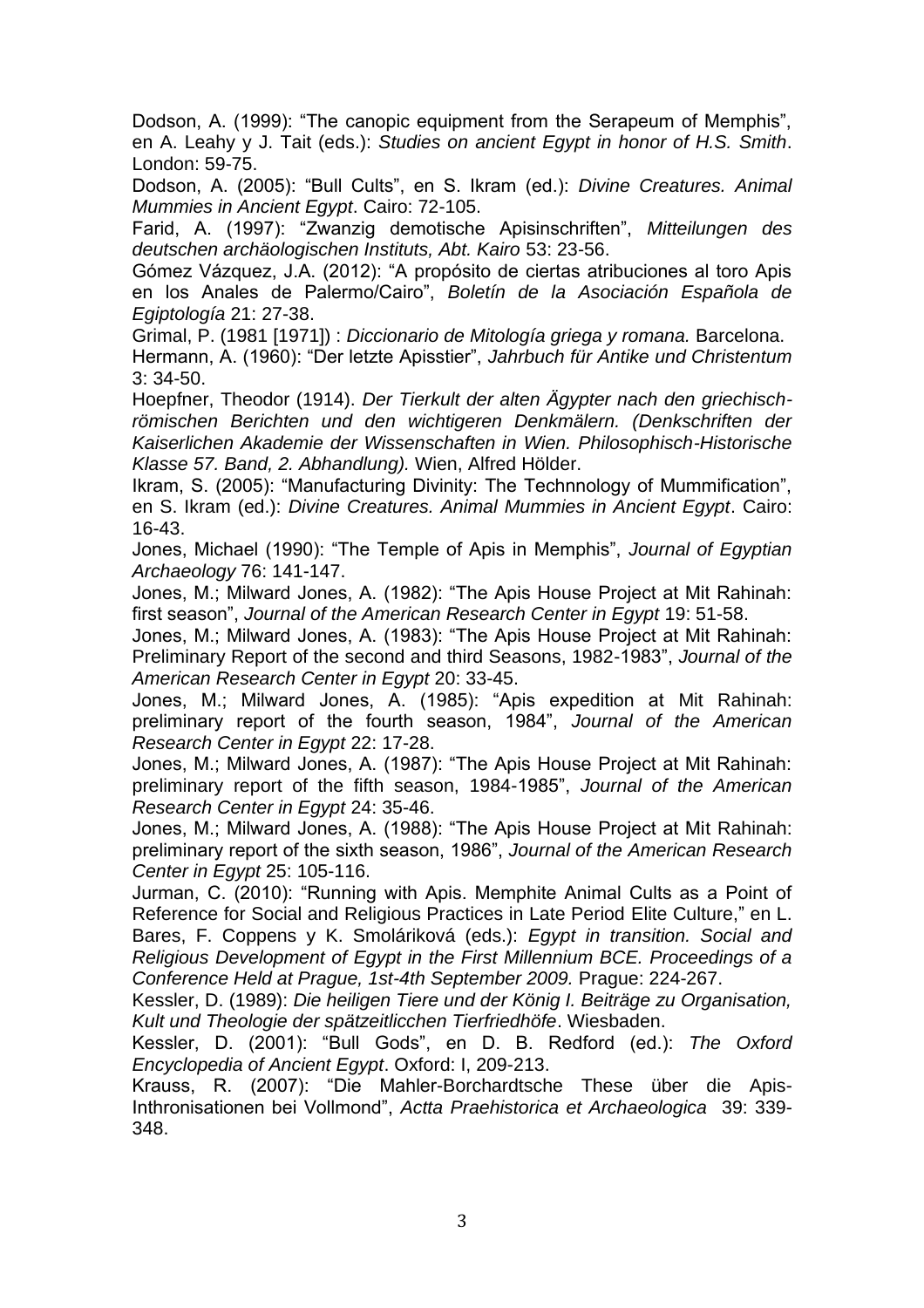Marković, N. (2015): "The Cult of the Sacred Bull Apis: History of Study", en M. Tomorad (ed.): *A History of Research into Ancient Egyptian Culture Conducted in Southeast Europe* (Archaeopress Egyptology 8). Oxford: 135-144.

Marković, N. (2016): "A look through his window: the sanctuary of the divine Apis Bull at Memphis", *The Journal of Ancient Egyptian Architecture* 1: 57-70.

Marković, N. (2017): "The Majesty of Apis has gone to heaven: Burial of the sacred Apis bull within the landscape of Memphis during the Late Period (663- 33 BCE)", en K.A. Kóthay (ed.): *Burial and Mortuary Practices in Late Period and Graeco-Roman Egypt*: 145-154.

Marković, N. (2017): "Titus and the Apis Bull: Reflections on the Socio-Political Importance of the Memphis Divine Bull in Roman Egypt", en Ch. Langer (ed.): *Global Egyptology: Negotiations in the Production of Knowledgese on Ancient Egypt in Global Contexts*: 103-116.

Marković, N. (2020): "The Burials of the Divine Apis Bulls in Roman Memphis", en V.D. Mihajlović y M.A. Janković (eds.): *Pervading Empire. Relationality and Diversity in the Roman Provinces*. Stuttgart: 237-258.

Marković, N. (2021): "Apis is Ptah, Apis is Re, Apis is Horus, son of Isis: the solar aspect of the Apis divine bull and the royal ideology of the Late Period", en M. Nuzzolo y J. Krejčí (eds.): *The rise and development of the solar cult and architecture in Ancient Egypt*. Wiesbaden: 235-251.

Marković, N.; Ilić, M. (2018): "Between Tradition and transformation: The Apis cult under Cambyses II and Darius I (c. 526-486 BC)", en A. Kahlbacherr y E. Priglinger (eds.): *Tradition and Transformation in Ancient Egypt. Proceedings of the Fifth International Congress for Young Egyptologists 15-19 September, 2015, Vienna* (Contributions to the Archaeology of Egypt, Nubia and the Levant 6). Vienna: 235-251.

Meyrat, P. (2014): "Topography-related Problems in the Apis Embalming Ritual", J.F. Quack (ed.): *Ägyptische Rituale der griechisch-römischen Zeit.* Tübingen: 247-262.

Meyrat, P. (2014): "The First Column of the Apis Embalming Ritual Papyrus Zagreb 597-2, en J.F. Quack (ed.): *Ägyptische Rituale der griechisch-römischen Zeit*. Tübingen: 263-337.

Otto, E. (1938): *Beiträge zur Geschichte der Stierkulte in Ägypten*. Leipzig.

Quack, J.F. (1994): Recensión: "The Apis Embalming Ritual", *Enchoria* 21: 186- 191.

Quack, J.F. (1995): "Zwei Handbücher der Mumifizierung im Balsamierungsritual des Apisstieres", *Enchoria* 22: 123-129.

Quack, J.F. (1997-1998): "Beiträge zum Verständnis des Apisrituals", *Enchoria*  24: 43-53.

Quack, J.F. (2003): "Die Rolle des heiligen Tieres im Buch vom Tempel", in M. Fitzenreiter (ed.): *Tierkulte im pharaonischen Ägypten und im Kulturvergleich.* Berlin: 111-123.

Ray, J. D. (2001): "Cults: Animal Cults", en D. B. Redford (ed.): *The Oxford Encyclopedia of Ancient Egypt*. Oxford: I, 345-348.

Vercoutter, J. (1960): "The Napatan Kings and Apis Worship (Serapeum Burials of the Napatan Period)", *Kush* 8: 62-76.

Wilkinson, R. H. (2003): *Todos los dioses del Antiguo Egipto.* Madrid. (esp. véase Apis en pp. 170-172).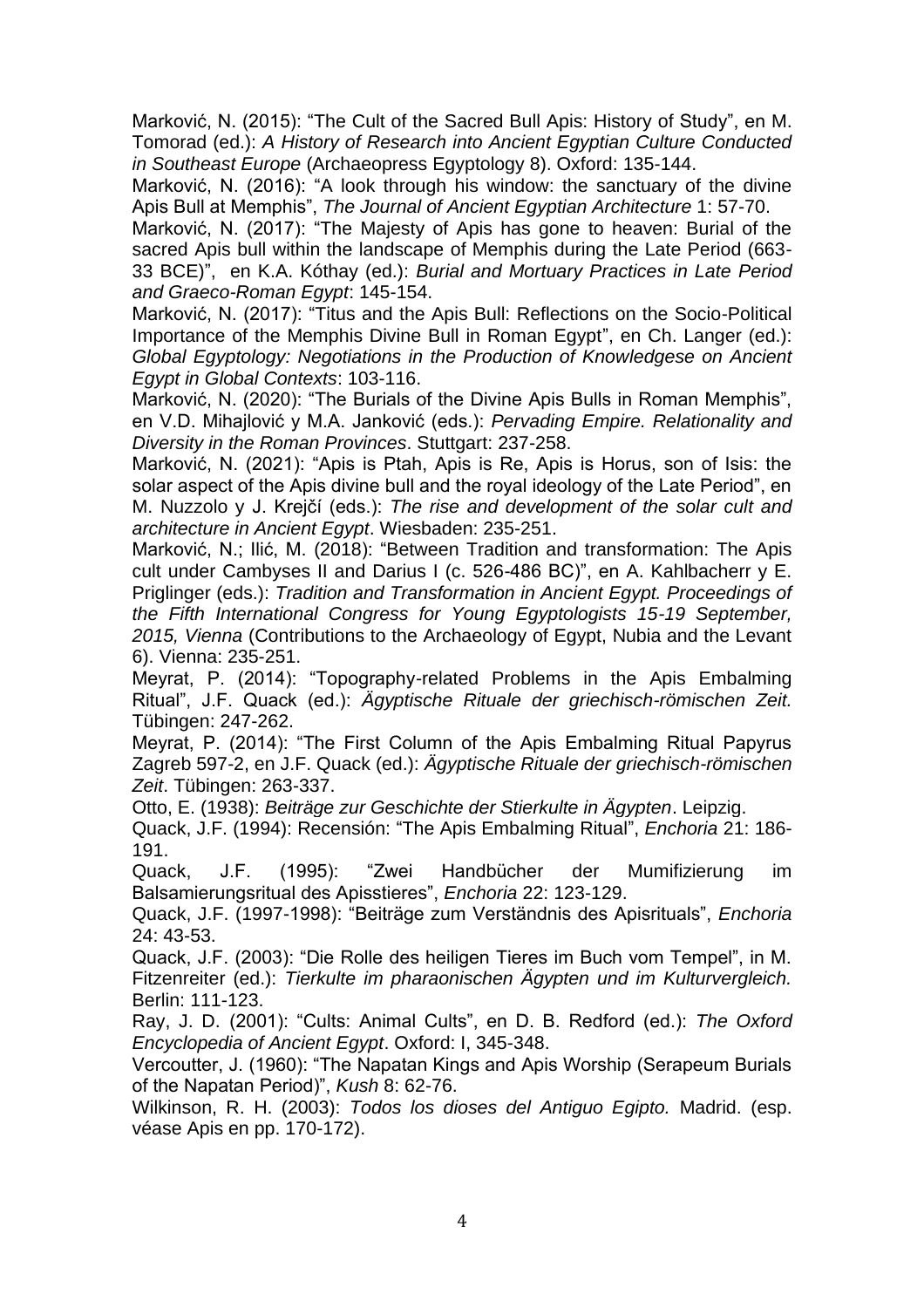b) Serapeum de Saqqara:

Aly, M.I. (2006): "Documents inédits provenant des petits souterrains du Sérapéum de Memphis: textes et commentaire, *Mitteilungen des deutschen archäologischen Instituts, Abt. Kairo* 62: 43-61.

Egger, E. (1886): "Note sur une stéle inédite découverte le 8 aout 1853 au Sérapéum de Memphis par M. Mariette-Bey déposée aujourd'hui au Muséee du Louvre", *Revue Archéologique* 13: 103-106, 224.

Chassinat, E. (1899): "Textes provenant du Sérapéum de Memphis", *Recueil de travaux relatifs à la philologie et à l'archéologie égyptiennes et assyriennes* 21: 56-73.

Chassinat, E. (1900): "Textes provenant du Sérapéum de Memphis", *Recueil de travaux relatifs à la philologie et à l'archéologie égyptiennes et assyriennes* 22: 9-26, 163-180.

Chassinat, E. (1901): "Textes provenant du Sérapéum de Memphis", *Recueil de travaux relatifs à la philologie et à l'archéologie égyptiennes et assyriennes* 23: 76-90.

Davies, S.; Smith, H.S. (1997): "Sacred Animal Temples at Saqqara", en S. Quirke (ed.): *The Temple of Ancient Egypt. New discoveries and recent research.* London: 112-131.

Davies, S. (2006): *The sacred animal necropolis at North Saqqara: The mother of Apis and baboon catacombs. The archaeological report*. London.

Devauchelle, D. (1994): "Les stéles du Sérapéum de Memphis conservées au museé du Louvre", *Egitto e Vicino Oriente* 17 (Acta demotica: Acts of Fifth International Conference for Demotists: Pisa, 4th-8th September 1993): 95-114. Devauchelle, D. (1994): "Notes et documents pour servir à l'histoire du Sérapéum de Memphis (I-V)", *Revue d'égyptologie* 45: 75-86.

Devauchelle, D. (2011): "La XXVIe dynastie au Sérapéum de Memphis", en D. Devauchelle (ed.): *La XXVIe dynastie: continuités et ruptures*. Paris: 139-152.

Farag, S. (1975): "Two Serapeum Stelae", *Journal of Egyptian Archaeology* 61: 165-167.

Gunn, B. (1926): "The Inscribed Sarcophagi in the Serapeum", *Annales du Service des Antiquités de l'Égypte* 26: 82-91.

Jansen-Winkeln, K. (1994): "Zu den Trauerriten bei derr Apisbestattung", *Bulletin de la Société d'égyptologie de Genève* 18: 33-39.

Lauer, J.-P. (1961): "Mariette à Saqqarah, du Sérapéum à la Direction des Antiquités", en *Mélanges Mariette* (Bibliothèque d'Étude 32). Le Caire: 3-69.

Lauer, J. Ph.; Picard, Ch. (1955): *Les Statues Ptolémaïques du Sarapieion de Memphis*. Paris.

Limme, L. (1972): "Deux stèles inédites du Sérapeum de Memphis", *Chronique d'Égypte* 47: 82-109.

Malinine, M.; Posener, G.; Vercoutter, J. (1968): *Catalogue des stèles du Sérapéum de Memphis*. 2 vols. Paris.

Mariette, A. (1856): *Mémoire sur la mère d'Apis.* Paris.

Mariette, A. (1857): *Le Sérapéum de Memphis.* Paris.

Mariette-Pacha, A. (1882): *Le Sérapeum de Memphis.* Paris.

Maspero, G. (1882): *Le Sérapeum de Memphis par Auguste Mariette* Pacha. Paris.